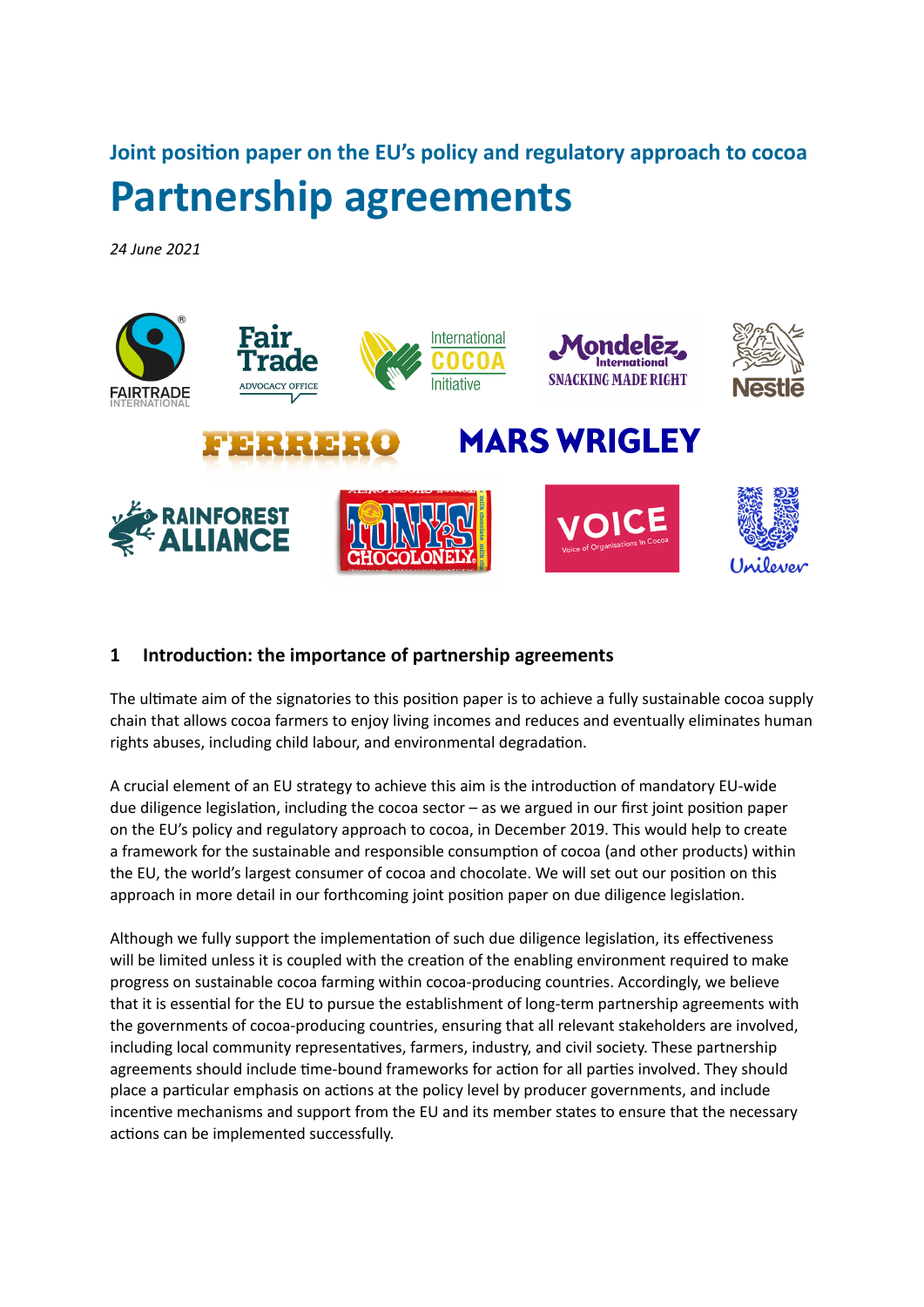This focus on policy and governance in producer countries is a critical element that initiatives in the cocoa sector must take into account, contributing to establishing the right enabling environment, which in return is necessary for supply-chain-focused initiatives in the cocoa sector to be truly impactful at scale.

The objectives of these partnership agreements should be to:

- 1. Clarify what is needed to establish a sustainable cocoa sector within the producer-country partner and what different actors in the supply chain need to do to achieve it.
- 2. Set out the changes in governance, including transparency, and policy, and/or improved enforcement of existing policies, that would be needed to produce cocoa sustainably.
- 3. Put in place incentive and support mechanisms, including funding, to ensure that the required policy changes and measures are implemented.
- 4. Establish monitoring systems to assess the impacts of the policy changes and measures and ensure that any unintended negative consequences for people or the environment are avoided.

This paper puts forward our proposals for the content of such partnership agreements. These should build on existing dialogues between the EU and cocoa-producing countries, including climate dialogues, producer-country national processes and multi-stakeholder dialogues, international initiatives such as the African Standard for sustainable cocoa, the Cocoa and Forests Initiative, the Accra Agenda, the World Cocoa Foundation's Pathway to Sustainable Cocoa and the International Cocoa Initiative, and work by individual companies and certification schemes. The Voluntary Partnership Agreements (VPAs) established under the Forest Law Enforcement, Governance and Trade (FLEGT) Action Plan to improve forest governance and tackle illegal logging also provide an important model from which to draw lessons.

# **2 A multi-stakeholder deliberative process**

The establishment of a producer-country national deliberative process, involving all stakeholders, to determine the conditions for the sustainable production of cocoa and to agree on the necessary reforms of policies, laws and institutions, must be central to each partnership agreement.

Modelled on the FLEGT VPAs, this deliberative process is not merely consultation; it must be a coordinated effort to open up decision-making in the cocoa sector, involving cocoa farmers and cooperatives, local communities, including women, and civil society, and the private sector, alongside government, in a framework in which all stakeholders respect, argue, build trust, decide and collaborate on an equal level. We note that the implementation of this model in the timber sector in Ghana has improved transparency and standards of governance and led to a measurable decline in levels of illegal logging.

Each partnership agreement therefore needs to feature a national platform involving all stakeholders, national and local, building where possible on existing structures and initiatives. Through this institution, stakeholders would discuss and resolve issues of national policy, including land tenure, and law enforcement that are driving unsustainable production in the cocoa sector, including reaching decisions to reform laws and policies. Local multi-stakeholder groups should also be established to oversee and contribute to the implementation of the agreement at a local level. We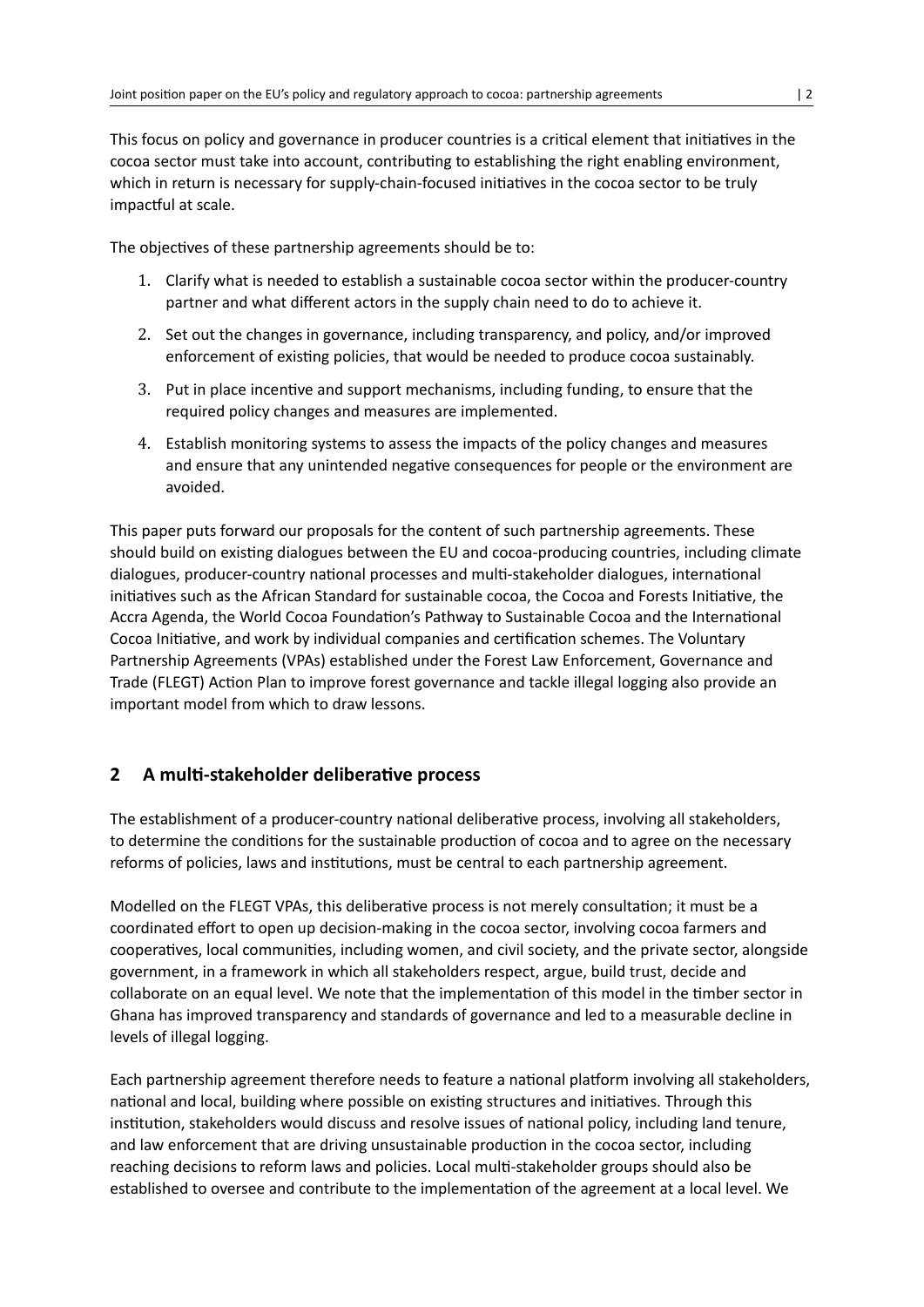recognise that this is not likely to be a rapid process but if it works effectively, it will underpin longlasting reforms and improvement.

The process would benefit from the appointment of an independent facilitator able to assist in the establishment and operation of the national platform, resolve disputes and enable stakeholders to compromise on their initial positions to find common agreement. Capacity-building assistance will also be necessary for cocoa farmers' organisations, local communities and civil society – including, in particular, women – in the partner countries to enable them fully to participate in the process, and should be provided by the EU and its member states.

The national producer-country platforms should be mirrored by a permanent EU-wide platform bringing together EU decision-makers with European civil society and private sector stakeholders. Building on the current time-limited Sustainable Cocoa Initiative multi-stakeholder dialogue, this platform would enable participants to identify, discuss, and find ways to resolve, according to a deliberative process, issues of EU policy and law enforcement that are driving the unsustainable sourcing of cocoa. Joint discussions with the producer-country platforms would also be helpful.

# **3 Conditions for sustainable cocoa production**

The main task of the national platform in each country should be to agree, and then to set out a way forward for realising, the conditions needed to achieve a fully sustainable cocoa supply chain that allows cocoa farmers to enjoy living incomes and reduces and eventually eliminates human rights abuses, including child labour, and environmental degradation.

This will require a discussion, first, of what constitutes 'sustainably produced cocoa' – building, where appropriate, on existing initiatives – and, second, of how this definition can be realised through the surrounding framework of national regulations, policies and institutions, or 'governance'.

While the final selection of issues should emerge from the multi-stakeholder process, and the negotiations between the producer country and the EU, we suggest the following as an indicative list of potential key elements:

- Land and forest governance: including defining and clarifying the land and tree tenure rights of cocoa farmers, consistent with international good practice, and increasing participation in, and the transparency of, decisions and planning over land use, cocoa production and forest protection.
- Land use planning and inter-ministerial coordination: encouraging the development of national land-use planning systems to clarify which areas are designated for cocoa production and which for forest protection, and improving coordination between the agriculture and forest ministries to ensure a set of coherent aims.
- Deforestation: supporting the implementation of governments' commitments under the Cocoa and Forests Initiative, namely to end the growing of cocoa in protected forest areas, ensure legal protection for trees and forests outside protected areas, encourage the uptake of agroforestry techniques, including via legal frameworks as appropriate. Also to ensure that the human rights of any farmers, farming families and/or communities who must be relocated due to enforcement of this policy are fully respected.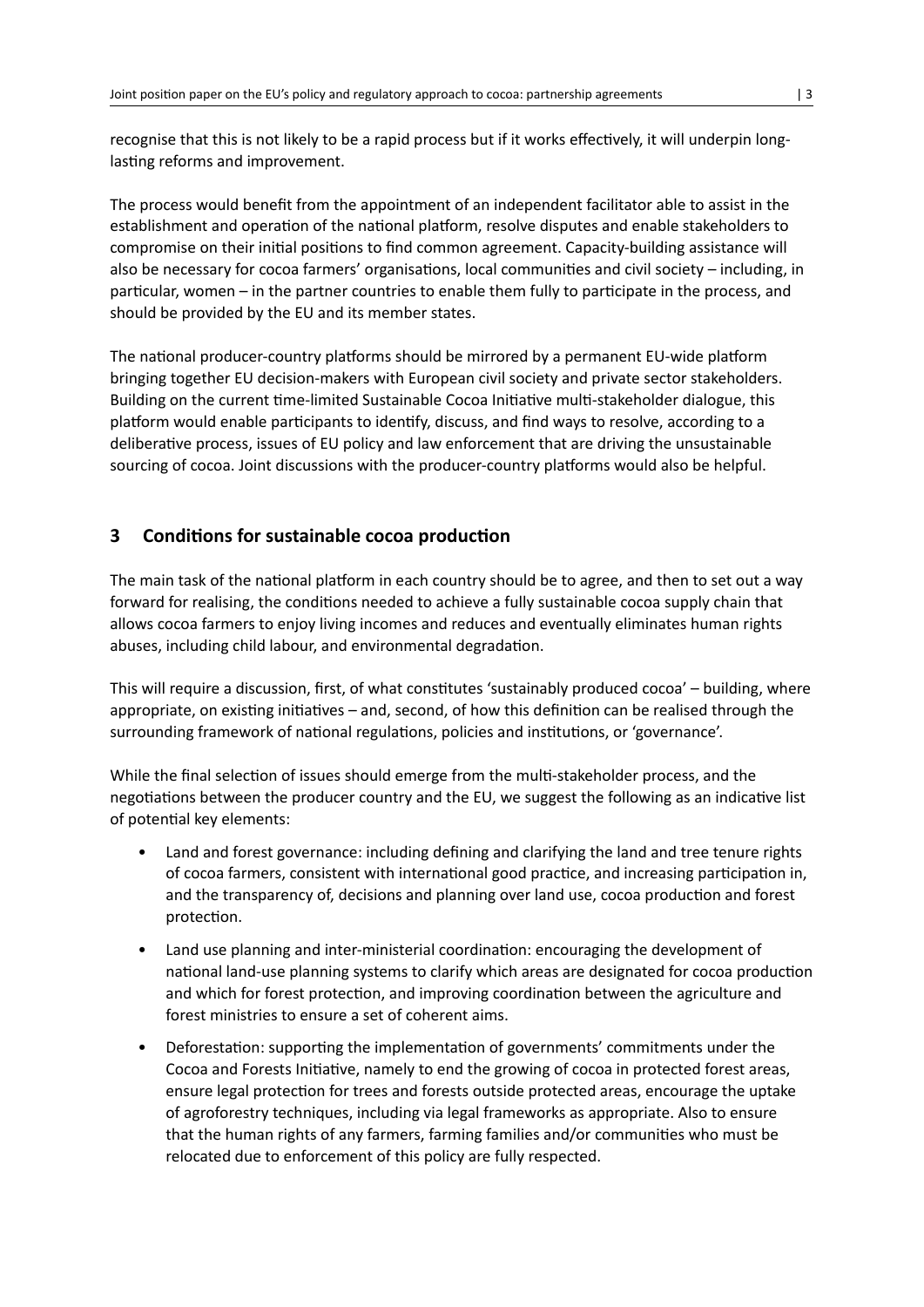- Supply management: measures to avoid over-production of cocoa and consequent downwards pressure on prices and farmers' incomes.
- Children's rights: strengthening the ability of government to prevent the use of child labour, to support child labour monitoring and remediation systems, to protect children and to improve their access to good-quality education, health care, clean water and better nutrition.
- Forced labour and trafficking: strengthening the ability of government to protect children and adults, including vulnerable migrant populations.
- Living incomes: ensuring that cocoa farmers are able to generate a living income from their efforts, without which sustainable cocoa production is impossible. This includes price mechanisms designed to increase cocoa farmers' incomes, including the Living Income Differential.
- Support for farmers and farm organisations: including supporting cocoa farmers to improve productivity on existing farmland and to diversify their farms, improving access to inputs, sustainable techniques and training, including financial literacy, and loans for inputs and services.
- Strengthening cocoa farmers' organisations: to improve their internal governance, to ensure that they become democratic bodies which genuinely represent their male and female farmer members, and provide support in such a way that they can participate effectively in multi-stakeholder policy processes. This is a process that will take time.
- Agricultural and rural policies: encouraging the development of long-term national cocoa sector policies, including efforts to better coordinate national production targets and global demand for cocoa, and including objectives beyond simple production levels, including offering farmers opportunities other than cocoa production and the promotion of alternative – sustainable – agricultural models which are less export-dependent and support sustainable community forest management.
- Traceability: introducing a mandatory national traceability system for cocoa beans from all origins, including the indirect supply chain, and an effective farmer registration system.
- Law enforcement: improving the capacity of enforcement agencies, judicial systems and legal practitioners, and supporting the independence of the judiciary, to enforce existing laws and prosecute illegal activities.

While the precise way forward for each of these issues must be decided by the multi-stakeholder deliberative processes described above, it must also be acceptable to the EU, as a partner in the agreements, and in order to meet the requirements specified in forthcoming EU legislation. The outcome of this process should be commitments to reform policies and where necessary, laws and institutions, together with a time-bound roadmap for implementation which can be reviewed regularly and which is accompanied by incentive mechanisms to ensure that progress is made.

We recognise that a number of national and regional initiatives, including the development of the African Standard for sustainable cocoa by the African Organisation for Standardisation (ARSO), are already under way that have the potential to contribute to this process, but none so far covers the full range of critical issues or involves a genuine multi-stakeholder deliberative process. The multistakeholder structure should assess the extent to which these existing initiatives can contribute effectively to achieving a fully sustainable cocoa supply chain, while recognising that supply-chain focused initiatives such as the African Standard will only have impact when the enabling policy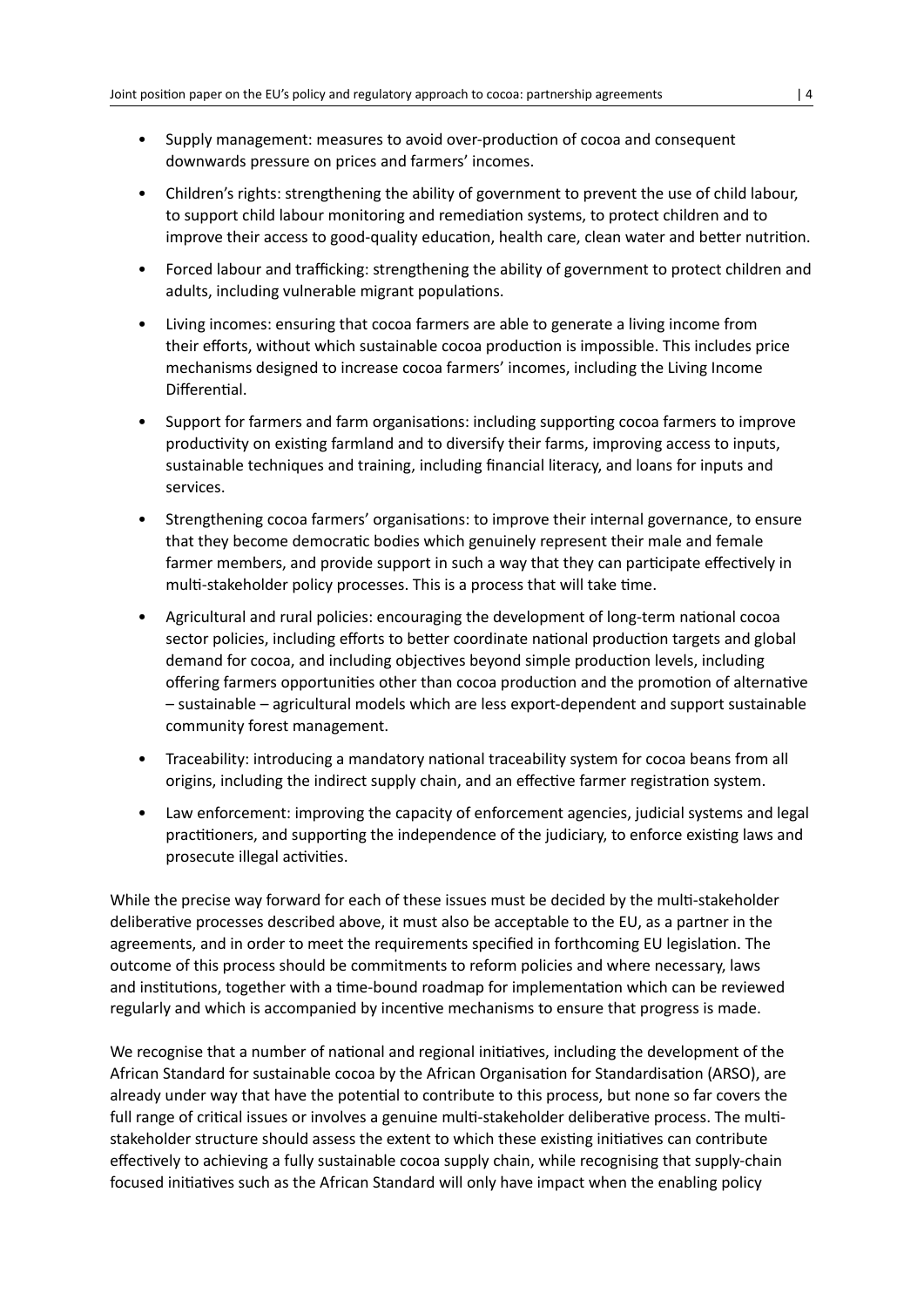environment is addressed first. Any referenced supply-chain-focused initiatives should be based on evidence of impact of implementation.

# **4 Support and incentives**

To deliver successful outcomes, the partnership agreements need to include incentives and support for the producer countries, helping to ensure that the EU and partner countries work together to achieve a fully sustainable cocoa supply chain. This framework should aim to:

- Create incentives for producer countries to negotiate and implement partnership agreements with the EU.
- Provide technical, financial and capacity-building support for the negotiation and implementation of the agreements.
- Ensure that the EU makes efforts to coordinate funding with other donors to ensure that initiatives to support cocoa-producing countries are coherent and aligned.
- Deliver rewards potentially through favourable trade and market access in the EU for cocoa produced under the conditions defined in the partnership agreement.
- Encourage awareness amongst EU businesses and consumers of the economic, environmental and social benefits of a fully sustainable cocoa sector (the due diligence legislation we support has an important role to play in this).

The provision of financial, technical and capacity-building assistance from the EU and its member states will be necessary to support the implementation of the agreement, including the reform of policies and laws, and capacity-building for farmers, farm organisations, government agencies and other stakeholders. The announcement in January 2021 of €25 million to enhance the economic, social and environmental sustainability of cocoa production in Côte d'Ivoire, Ghana and Cameroon is welcome but represents only a small fraction of the sums likely to be needed.

This assistance could be supported through the establishment of a dedicated financing mechanism, potentially with support from EU-based financial institutions and cocoa companies, to invest in the sustainable transition of the cocoa sector and in local sustainable development. Funds should be administered by landscape-level multi-stakeholder groups and be used to implement local landscape management plans, with support specifically targeted on smallholder farmers.

Assistance should also be provided to help establish the multi-stakeholder deliberative process and ensure wide stakeholder participation in it. This includes, as noted, support for the appointment of independent facilitators able to assist in the establishment and operation of the national platform.

A clear and time-bound roadmap for progress in establishing the multi-stakeholder deliberative process and implementing the agreement should be agreed between the EU and each partner country. An early warning system could be used to flag up problems with lack of progress and provide an opportunity to resolve them.

One option for providing incentives to encourage compliance would be to link the provision of financial assistance to satisfactory progress along the roadmap. Progress could be rewarded with special financial products by European lending institutions, perhaps with lower interest rates.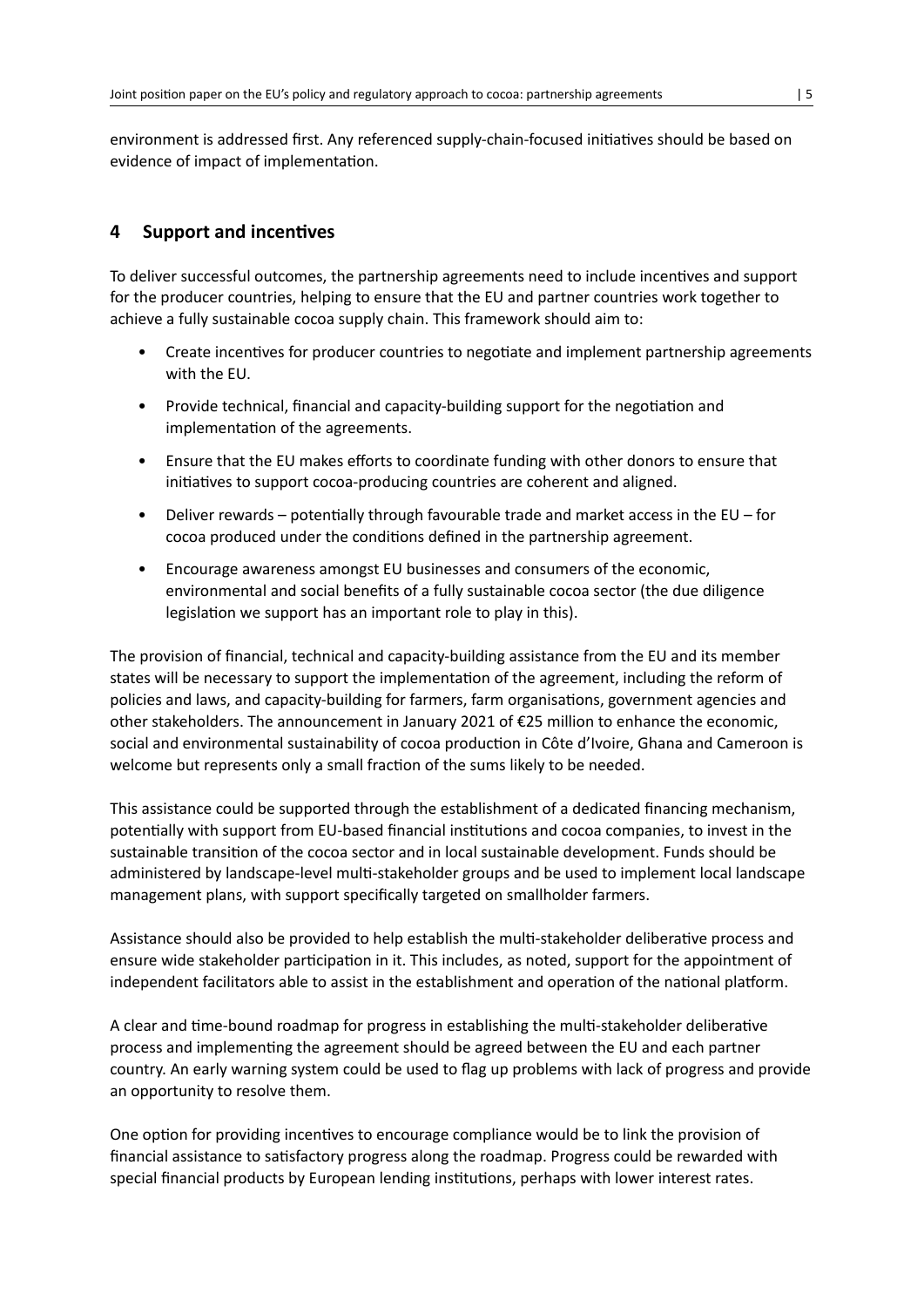Another option to encourage and reward compliance would be the creation of a trade preference in the EU market for cocoa produced under the conditions set out in the partnership agreement. This could be offered by providing that cocoa produced under these conditions is automatically compliant with any market-related requirements introduced by the EU. For this option to work, national traceability and export licensing schemes would need to be established to ensure that only cocoa produced under the conditions set out in the agreement could be exported. These should be built on existing structures and initiatives, though we recognise that considerable further work would be necessary to ensure that these systems are adequate to ensure compliance. Such an export licensing system could be reinforced by EU legislation to bar imports of unlicensed cocoa from the partner countries, ensuring that the licensing system could not be evaded. Any market restrictions would only be applicable after support to the producer countries to address the challenges on the ground had been delivered.

A third option to encourage compliance would be to link any risk rating, or benchmarking, system the EU introduces (an option currently under consideration) to progress along the roadmap. Satisfactory progress in implementing the policies and measures set out in the roadmap could be recognised through a lower rating for the country in question.

Other means of rewarding compliant cocoa from the partner countries, including through public procurement policy, should also be considered.

## **5 Monitoring and enforcement**

Effective, practical and independent joint monitoring and enforcement mechanisms will be crucial for the effective implementation of the agreements, including regular monitoring of the roadmap of policy actions agreed between the EU and the partner country.

We note that the Cocoa and Forests Initiative signatories agreed in November 2017 to put in place joint monitoring mechanisms, and that official or semi-official mapping of land use and deforestation has proceeded in both Ghana and Côte d'Ivoire. Most cocoa traders and chocolate manufacturers have also begun to disclose their direct cocoa supply chains, making monitoring more feasible. The EU observatory on deforestation and forest degradation, shortly to be established, should play a role in tracking the impact of the agreement on levels of deforestation.

It will also be important to track whether the implementation of the agreement leads to leakage of cocoa beans not produced to sustainability standards to other export destinations, and the transfer of cocoa purchasing to countries not covered under partnership agreements. The EU should make efforts to encourage other cocoa-importing countries to establish similar frameworks.

The monitoring systems should also track the impact of the agreements more widely than just cocoa production and deforestation, including, for example, changes in farmgate prices, farmers' incomes, the incidence of child labour, patterns of land use and other factors. It will be important also to ensure that any unintended negative consequences of policies and measures are identified and prevented or mitigated.